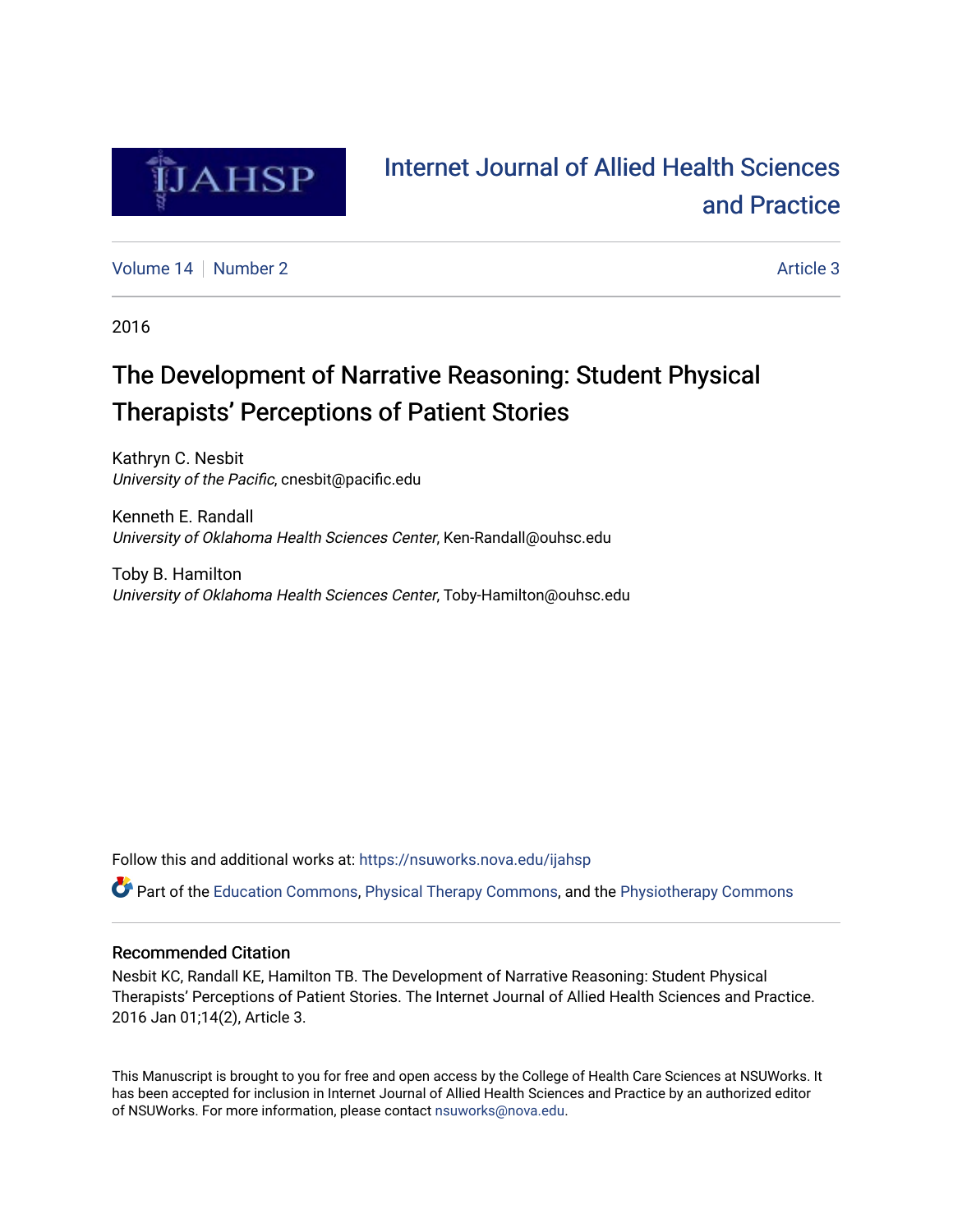## The Development of Narrative Reasoning: Student Physical Therapists' Perceptions of Patient Stories

## **Abstract**

Narrative reasoning is an inductive cognitive strategy used to understand patients' experiences with illness within the biosocial context of their lives. The purpose of this study is to examine the meaning of the patient's illness experience to physical therapist students and propose a theory of narrative reasoning development in these novice clinicians.The data collected from twenty-one first year physical therapy students consisted of narratives written during their clinical internships describing a patient's experience with illness and post-internship interviews telling the patient's story. Data were analyzed in a process of constant comparison, evolving codes, and researcher memoing using both grounded theory and narrative analyses. Themes that emerged in open coding and core categories were validated in selective coding. In the final stage of theoretical coding, relationships between the saturated core categories and relevance to current theory were established. The final result was a model of the development of narrative reasoning, illustrating contributions to current theory. The main themes that emerged from the data related to the novice therapist's development of narrative reasoning were in four areas: perspective, clinical narrative focus, reflective skills, and therapeutic alliance. The theoretical model advanced by this study is a recursive, spiraling developmental process of narrative reasoning through phases that are influenced by drivers and/or barriers. The process includes co-construction of narrative reasoning through encounters with patients, families, clinical instructors and other team members. Establishing a therapeutic alliance is a pivotal point in the development of narrative reasoning and is based on an empathic perspective and strengthened through a reflective approach. In conclusion, this study contributes to the understanding of the development of narrative reasoning. This model of narrative reasoning in student physical therapists has implications for educational interventions aimed at providing learning experiences that parallel the development of narrative reasoning.

## Author Bio(s) Note to Author

Need Author Bios as per the example below.

Example: Guy M. Nehrenz, EdD, MA, RRT, is an Executive Associate Dean and Professor of Health Sciences in the College of Health Care Sciences at Nova Southeastern University in Ft. Lauderdale, FL. He is also a licensed respiratory care practitioner in the state of Florida.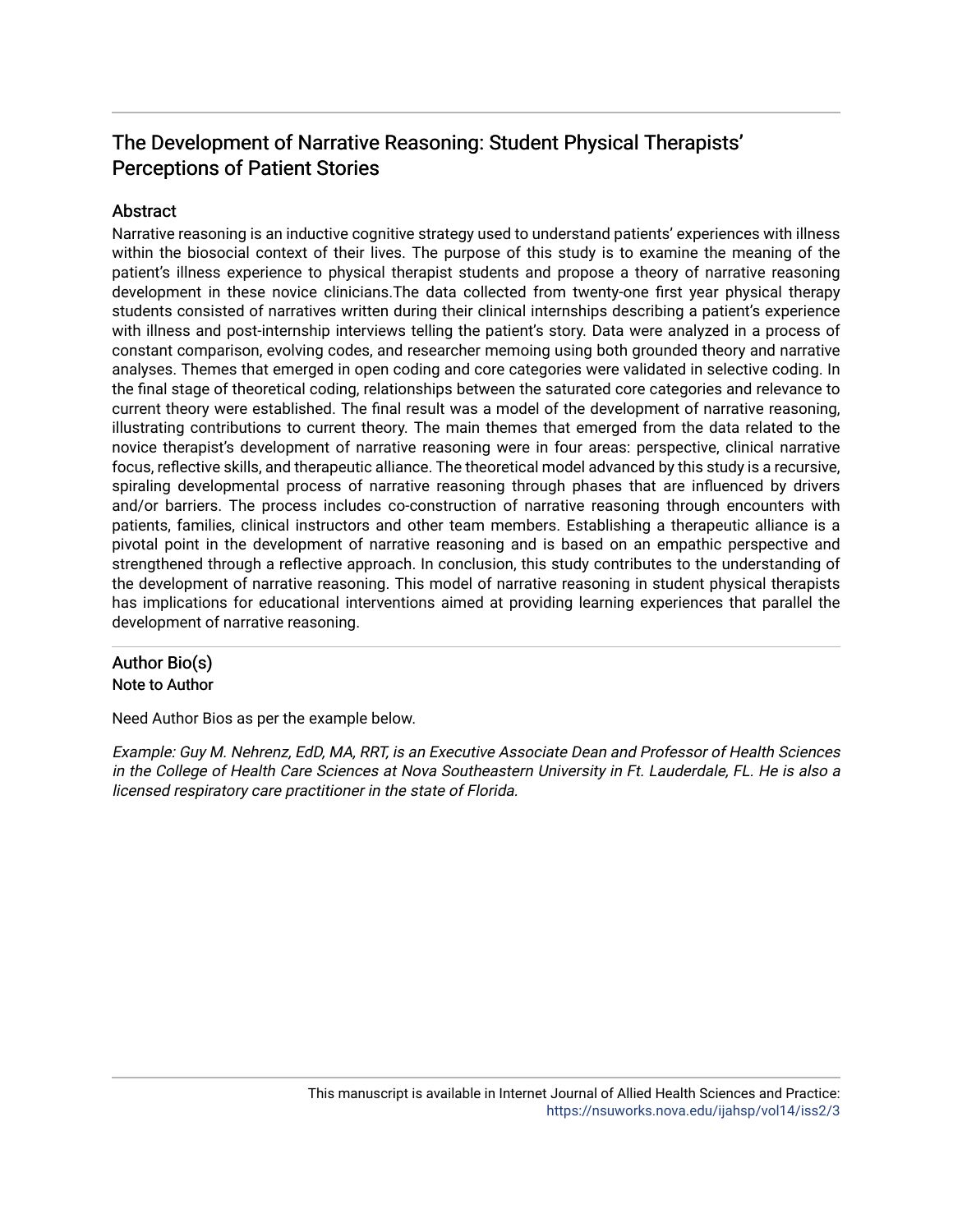

The Internet Journal of Allied Health Sciences and Practice *Dedicated to allied health professional practice and education* **Vol. 14 No. 2 ISSN 1540-580X**

## The Development of Narrative Reasoning: Student Physical Therapists' Perceptions of Patient Stories

## Kathryn C. Nesbit, PT, DPT, DSc<sup>1</sup> Kenneth E. Randall, PT, PhD, MHR<sup>2</sup> Toby B. Hamilton, PhD, MPH, OTR/L, FAOTA<sup>3</sup>

- 1. University of Pacific
- 2. University of Oklahoma
- 3. University of Oklahoma

United States

### **ABSTRACT**

Narrative reasoning is an inductive cognitive strategy used to understand patients' experiences with illness within the biosocial context of their lives. The purpose of this study is to examine the meaning of the patient's illness experience to physical therapist students and propose a theory of narrative reasoning development in these novice clinicians. The data collected from twenty-one first year physical therapy students consisted of narratives written after their clinical internships describing a patient's experience with illness and post-internship interviews telling the patient's story. Data were analyzed in a process of constant comparison, evolving codes, and researcher memoing using both grounded theory and narrative analyses. Themes that emerged in open coding and core categories were validated in selective coding. In the final stage of theoretical coding, relationships between the saturated core categories and relevance to current theory were established. The final result was a model of the development of narrative reasoning, illustrating contributions to current theory. The main themes that emerged from the data related to the novice therapist's development of narrative reasoning were in four areas: perspective, clinical narrative focus, reflective skills, and therapeutic alliance. The theoretical model advanced by this study is a recursive, spiraling developmental process of narrative reasoning through phases that are influenced by drivers and/or barriers. The process includes co-construction of narrative reasoning through encounters with patients, families, clinical instructors and other team members. Establishing a therapeutic alliance is a pivotal point in the development of narrative reasoning and is based on an empathic perspective and strengthened through a reflective approach. In conclusion, this study contributes to the understanding of the development of narrative reasoning. This model of narrative reasoning in student physical therapists has implications for educational interventions aimed at providing learning experiences that parallel the development of narrative reasoning.

#### **INTRODUCTION**

Narrative reasoning is an inductive cognitive strategy of telling and interpreting stories to inform patient-centered clinical practice. It is the process of understanding patients' experiences with illness within the biosocial context of their lives including beliefs, values, and culture.1 The stories that patients tell of their illness experiences include descriptions of their conditions, daily experiences, perspectives on treatment, and perspectives on recovery.<sup>2-5</sup> These stories engage both the patient and the clinician and are a conduit for the narrative reasoning process. As noted by Coles,

"If our job [is] to help our patients understand what they had experienced by getting them to tell their stories, our job [is] also to realize that as active listeners, we give shape to what we hear, make over their stories into something of our own."<sup>6</sup>

Narrative reasoning is gaining attention in all healthcare professions, yet the development of narrative reasoning is poorly understood.3,7 Interview and observational studies of occupational therapists revealed their implicit and explicit use of patient stories as a "central mode of clinical reasoning."<sup>8</sup> Narrative reasoning allows practitioners to form collaborative patient-centered plans of care.8,9 The ability to reason using narrative information is a characteristic of expert practice.1,10,11 Experts distinguish themselves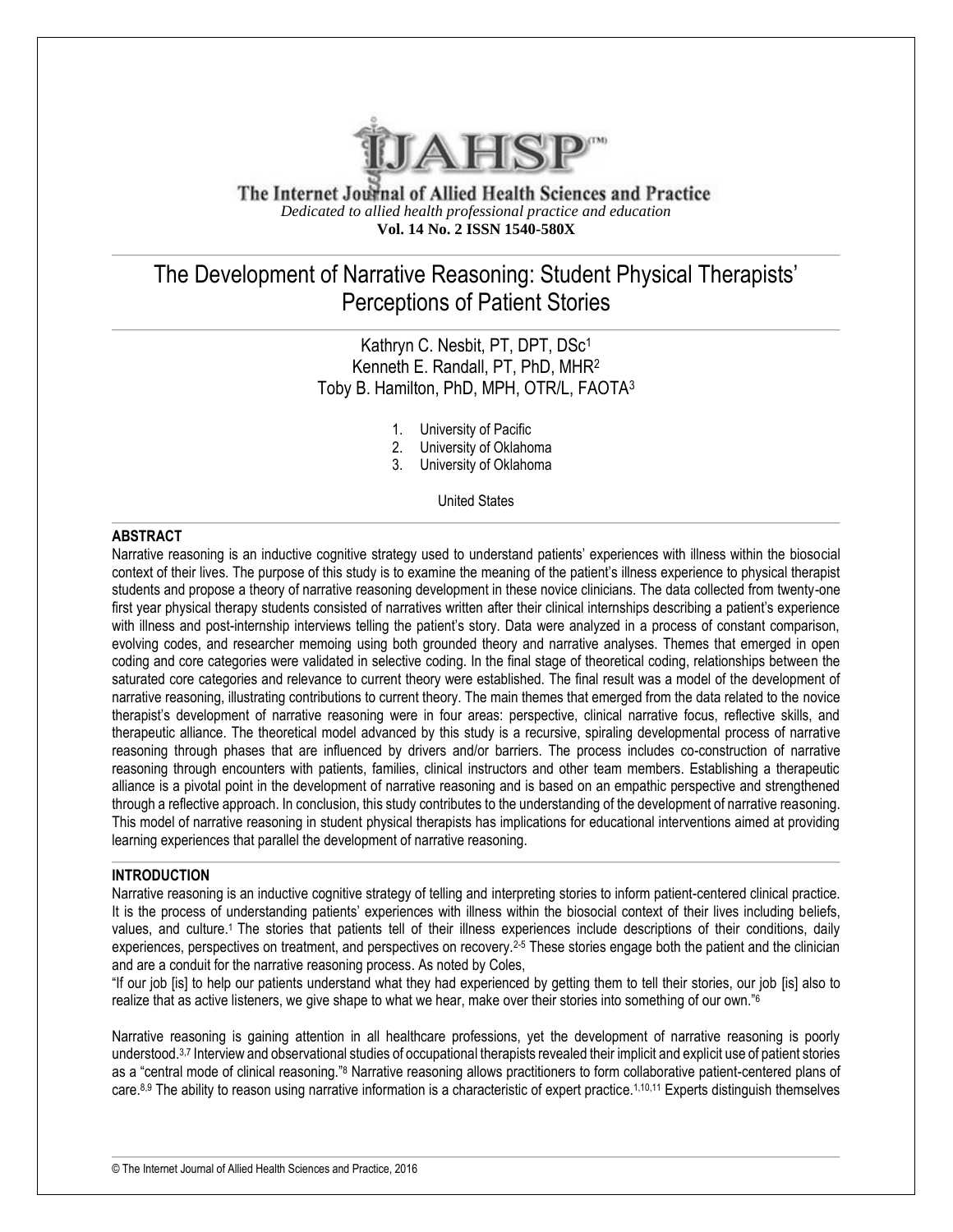from novices by their use of narrative reasoning to form a multidimensional knowledge base, link assessments to function, demonstrate a caring attitude, and consider patients as individuals with unique life experiences.12-15

Both expert and novice therapists tell stories about patient encounters to make sense of and use the patient's circumstances in developing a patient-centered plan of care. Retelling a patient encounter reveals the novice-narrator's reasoning process by including inherent interpretations of the patients' intentions, goals, and motives. Humans are neurologically hard-wired to use storytelling to make sense of experiences, interpret contexts, and understand needs, intentions, strategies, and motives, both our own and that of others.<sup>9</sup> Because therapists use stories as a way of making sense of the world, systematic examination of novice's narratives gives insight into their reasoning.8,9 As health care professionals learn to use the reasoning methods articulated by their professions, educators can assess and track the development of that reasoning by having them tell stories about patient encounters. Moreover, a better-informed understanding of narrative reasoning can lead to educational strategies to foster its development.

This study proposes a theory of the development of narrative reasoning in novice student physical therapists. It looks at the way student physical therapists tell the story of their patients' illness experience. In this study, the telling of the patient's story becomes the vehicle for understanding the characteristics of the student physical therapists' narrative reasoning, the factors that contribute to developing narrative reasoning, and the educational interventions that can foster narrative reasoning.

#### **METHODS**

#### **Study Design**

Two qualitative research designs were used: Constructivist grounded theory and narrative analysis. Grounded theory and narrative analysis are ideal methods for studying the complex phenomenon of the development of reasoning of novices in health care professions. Constructivist grounded theory is a qualitative inductive theory-discovery design using rigorous systematic analysis grounded in robust descriptions that emerge from the data through the interaction between the participant and the researcher. 16,17 Substantive theory was based on thickly detailed descriptions collected through written narratives, and interviews. The outcome was an articulation of a theory detailing the relationships of the variables that emerge from the data.<sup>11,18,19</sup> Narrative analysis was used to examine the content and form of the novice's telling of a patient's story. Narratives are interpretive constructions because they involve personal interpretations of the actual experience. As such, student narratives inherently revealed the teller's constructions of experiences that included their version of the patients' needs, intentions, motivations, and strategies. Student physical therapists implicitly used reasoning strategies to interpret what patients told them. The narrative process is illuminated through analysis of what the patient story is about (content) and how the student tells the story (style or form).

#### **Data Collection and Preparation**

The novice clinicians in this study were 21 first year physical therapist students enrolled in the Doctor of Physical Therapy program at the University of the Pacific (volunteers from a class of 34). These students are considered novice clinicians because they were participating in their first full time experience in the clinic setting. The student physical therapists had a background in taking a patient history; however, they had no practice reflecting on the patients' experience with their illness, nor structure for interpreting patient stories or mentorship for co-construction of the patient story with others. They had received no prior coursework in the area of narrative reasoning. Data were collected from written narratives and interviews with the students. The narratives consisted of student physical therapists' written descriptions of an encounter with a patient of the student's choice that took place during their first full-time clinical experience (Appendix 1).

The first author (KN) prepared a semi-structured interview guide shown in Appendix 2. She read the student worksheets and narratives about the encounter before the 20 to 30 minute individual interviews. She audiotaped, transcribed, checked de-identified interview transcripts for accuracy, and stored the texts with students' written narratives on secure servers and password-protected computers. Each student physical therapist comprised a unit of analysis. The University of the Pacific's Institutional Review Board approved this study. Student physical therapists signed an approved informed consent form to participate in the study.

#### **Data Analysis**

All three analysts coded the first two interviews using a 5-cell framework and then discussed them. Figure 1 depicts the 5-cell analysis used for the preliminary coding of the texts. It includes a sample of excerpts from one student physical therapist's data (Student 13).11, 20

**Figure 1. Example (excerpts) of 5-Cell analysis using grounded theory and narrative analysis qualitative design with the one student as the unit of analysis. The 5-cell analysis was adopted from Lieblich, Tuval-Maschiach, & Zilber (1998).**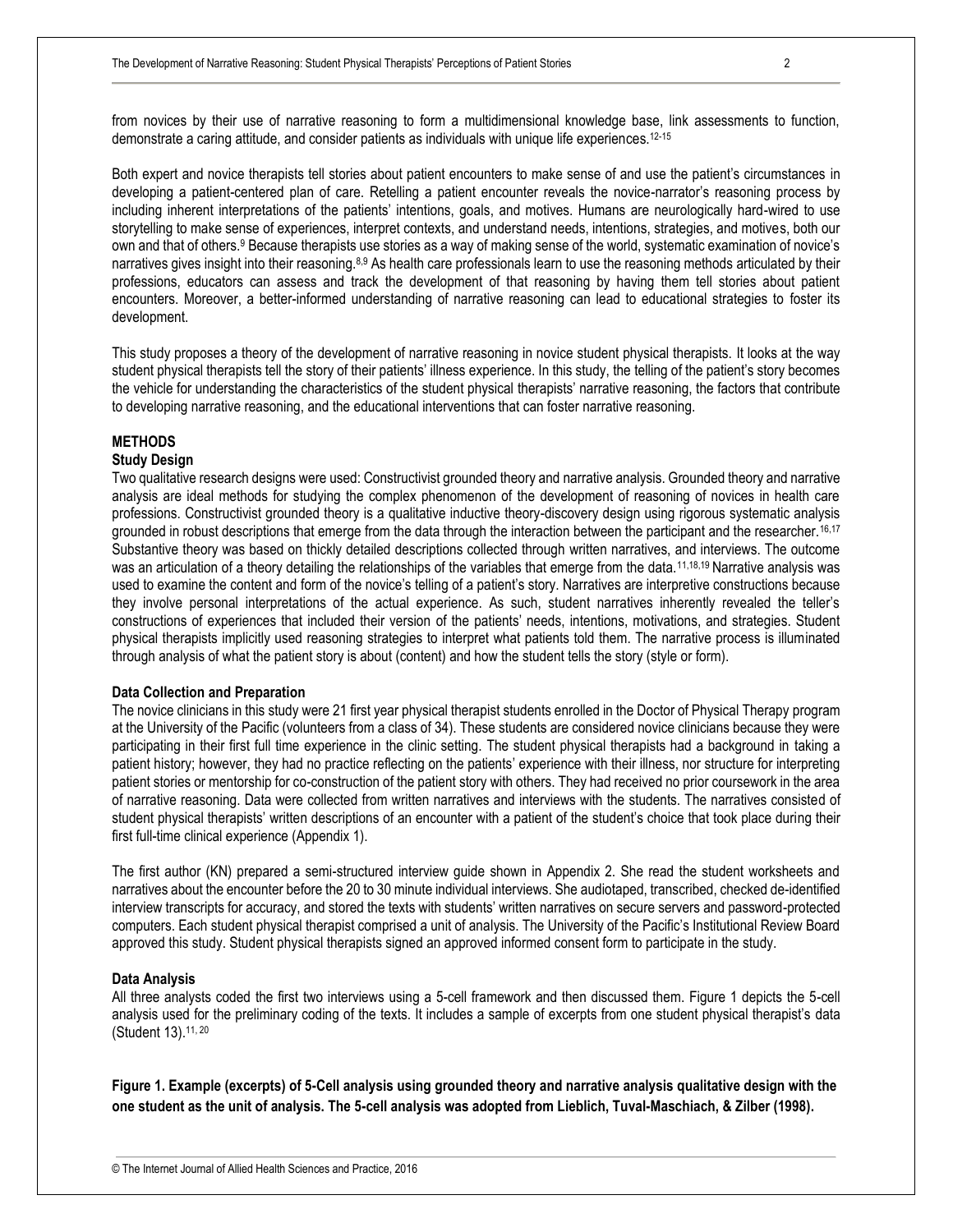| Data<br>Student 13                                                             | <b>Narrative Content:</b><br>Plot or what happens<br>in the illness narrative, medical<br>diagnosis, patient prior level of function,<br>patient beliefs                                                                                                                                                                                                                                                                                                                                                                                                                                                                                                                                                                         | <b>Grounded Theory Content:</b><br>Novice narrative reasoning,<br>awareness of patient's<br>perspective                                                                                                                                                                                                                                                                                                                      | Narrative Form:<br>How the student tells the<br>narrative, how the student<br>describes the patient                                                                                                                                                                                                                                                                                                                               |
|--------------------------------------------------------------------------------|----------------------------------------------------------------------------------------------------------------------------------------------------------------------------------------------------------------------------------------------------------------------------------------------------------------------------------------------------------------------------------------------------------------------------------------------------------------------------------------------------------------------------------------------------------------------------------------------------------------------------------------------------------------------------------------------------------------------------------|------------------------------------------------------------------------------------------------------------------------------------------------------------------------------------------------------------------------------------------------------------------------------------------------------------------------------------------------------------------------------------------------------------------------------|-----------------------------------------------------------------------------------------------------------------------------------------------------------------------------------------------------------------------------------------------------------------------------------------------------------------------------------------------------------------------------------------------------------------------------------|
| Categorical<br>Subsets of<br>data:<br>N(written<br>narrative)<br>I (Interview) | an individual who was involved in an<br>accident on a mountain while snowboarding.<br>$N$ 1-2<br>had a torn meniscus and would need to<br>undergo surgery N 6-7<br>not too long after being home the patient<br>begin feeling very sick and faint and<br>returned to the hospital. After a full workup<br>the doctors notified the patient that when the<br>person ran into them they jarred loose and<br>abscess that was located on the patients<br>spleen and now needed to be removed. N 8<br>$-12$<br>he was working for the uh ski mountain but<br>then, now since it was becoming summer -<br>they were transferring him to do other stuff. I<br>84-85<br>He was going to get back to the way he was<br>going to be. I 66 | Being hospitalized and loosing<br>thirty pounds really quickly and<br>being atrophied they just uh and<br>they were also planning for<br>weddings and stuff like that so at<br>this point it was kind of a big deal<br>um. I 13-15<br>Yeah did everything that we told<br>him even though he sometimes he<br>said it was just too easy. But we<br>had to limit his activity because of<br>the surgeries that he had. I 44-45 | he was an easy, straight going<br>guy. I 153<br>It seemed whenever he first<br>came it he was pretty<br>discouraged just because it was<br>more the weight that he had lost<br>the physical fitness ability he felt<br>weak um but he was like "I'm<br>eating as much food as I<br>possibly can to regain the<br>weight" and "I want to come here<br>every time and do what I gotta<br>do to get back to where I was". I<br>58-62 |
| Holistic<br>(Entire<br>data)                                                   | I guess it was just kind of a good coincidence that they had the accident and so it<br>was brought to their attention I 24-25<br>that's what was important for him to see from us like at the end of the day after we<br>were done with his exercise routine I'd just kind of show him look we've gone up<br>this much weight - you've came many calf inch, you've gained this back so<br>whenever he saw that it just carried over into the next time. I 107-110                                                                                                                                                                                                                                                                |                                                                                                                                                                                                                                                                                                                                                                                                                              | Student kept referring to the<br>patient as an 'athlete' and<br>attributed certain characteristics<br>to that term such as even<br>tempered, not frustrated,<br>resilient.                                                                                                                                                                                                                                                        |
| Memo                                                                           | Very positive patient experience; this patient stood out to the student in a positive way; as the student said, "We kind of<br>clicked. We got along fairly well."                                                                                                                                                                                                                                                                                                                                                                                                                                                                                                                                                               |                                                                                                                                                                                                                                                                                                                                                                                                                              |                                                                                                                                                                                                                                                                                                                                                                                                                                   |

Two analysts (KN and KR) coded the texts of the 21 student narratives and interview and wrote a summary for each student. After completing this process, all three analysts examined texts across students until the researchers reached data saturation by finding no new information. Applying the grounded theory approach, the researchers read each interview and written narrative line-by-line looking for patterns in open coding, reviewed, labeled (coded), constantly compared data for fit and relevance, and wrote successive memos to capture thoughts and abstractions. The researchers worked independently before comparing results at weekly teleconferences and reconciled differences by referring to the data until they reached consensus about initial codes. They combined related codes (for example, *hammer, nail, wrench*) into superordinate categories (*tools*). Through theoretical sampling, they constantly compared and memoed from selective text to validate or disconfirm relationships between concepts and noted variations. The researchers diagrammed concrete relationships of categories to develop constructive theories grounded in how novice therapists constructed the meaning of patients' stories. For example, they determined that a key factor in developing narrative reasoning is the ability to acknowledge the existence of perspectives other than one's own. After accounting for all data, the researchers constructed and refined their explanatory model. They then compared it to other explanatory theories and asked participants for feedback on the model. The outcome is a model of the development of narrative reasoning, illustrating its contributions to current theory. Figure 2 is a flow chart of the data analysis.16,18

#### **Figure 2. Data collection and analysis**

**Data collection**

© The Internet Journal of Allied Health Sciences and Practice, 2016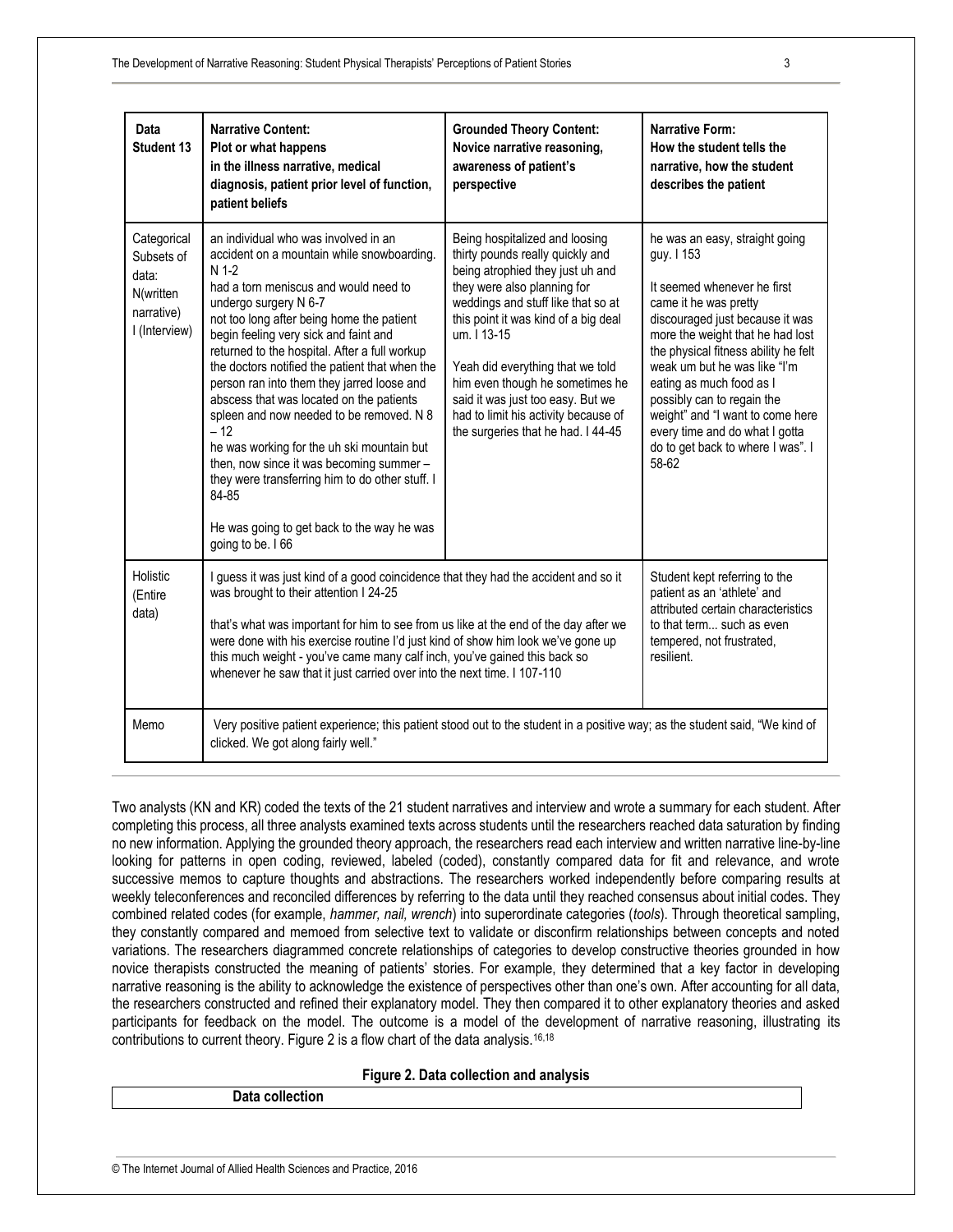The Development of Narrative Reasoning: Student Physical Therapists' Perceptions of Patient Stories 4

| Written narratives of a patients' story                                   |  |
|---------------------------------------------------------------------------|--|
| 20-30 minute interviews                                                   |  |
| 5-Cell Analysis                                                           |  |
| Individual cases                                                          |  |
| <b>Open Coding</b> using constant comparison and memoing                  |  |
| Coding of individual cases $\rightarrow$ constant comparison across cases |  |
| Emergence of core categories (themes)                                     |  |
| Selective Coding using constant comparison and memoing                    |  |
| Core categories are saturated                                             |  |
| Most relevant categories emerge                                           |  |
| Direction of research is focused                                          |  |
| Relationships between categories emerge from constant comparison          |  |
| Construction and refinement of explanatory models                         |  |
| <b>Theoretical Coding</b>                                                 |  |
| Comparison to existing theory/literature                                  |  |
| Development of a Theoretical Model contributing to existing theory        |  |
| Member checking                                                           |  |
|                                                                           |  |

#### **Study Rigor**

Throughout this process, the researchers were confident that the findings were credible (internally valid and grounded in the data), dependable (found in the data or reliable), and confirmable (objective). Qualitative findings are particular to the participants and not transferable without adaptation to novel circumstances (externally valid). The researchers achieved rigor using established methods of thick descriptions, audit trails, and peer review.<sup>11,21,22</sup> They used triangulation of sources (student physical therapists' written notes and interview transcripts) and methods (grounded theory and narrative analysis), and included member checking in their grounded theory process.

## **RESULTS**

#### **Main themes**

The main themes that emerged from the data related to the student physical therapist's development of narrative reasoning in four areas: perspective, clinical narrative focus, reflective skills, and establishment of a therapeutic alliance. These themes led to our model depicting the development of narrative reasoning as a co-constructed process by the student, the patient, and others. Both drivers and barriers influenced the development of narrative reasoning.

#### *Development of the novice therapist's perspective: Pre-student to clinician*

Many of the students' stories about their patients mentioned their pre-student experiences. One student's sports background led to identification with the patient as an athlete (Student 3). Another recognized that the patient "reminded me of my mom" (Student 5). Some reported an awareness of a shift in their perceptive as students, to their role as novice clinicians in the patient's recovery: "I couldn't imagine having to go through something so difficult…There was nothing I could do to solve this man's current living situation." (Student 14)

#### *Development of the clinical narrative focus: From uncertainty to patient-centered*

The student's stories suggest a developmental continuum of the focus of the clinical narrative from uncertainty about the medical condition, to applying only biomedical information, to including the patient's psychosocial aspects, to appreciating patient-centered goals, to recognizing of the influence of the patient's personal factors on these goals, and finally, to understanding the meaning of the goal in a real-life context. Following are examples of these developmental benchmarks.

Some students were uncertain of the medical condition but with guiding questions by the interviewer (KN) were able to articulate the patient's perspective on functional problems:

KN: What words did he use did he use to describe [his condition]?

Student 4: So, I don't know if he actually knew the exact term of his condition. Um, he just knew that there was something wrong with him.

KN: What do you think he thought his problem was?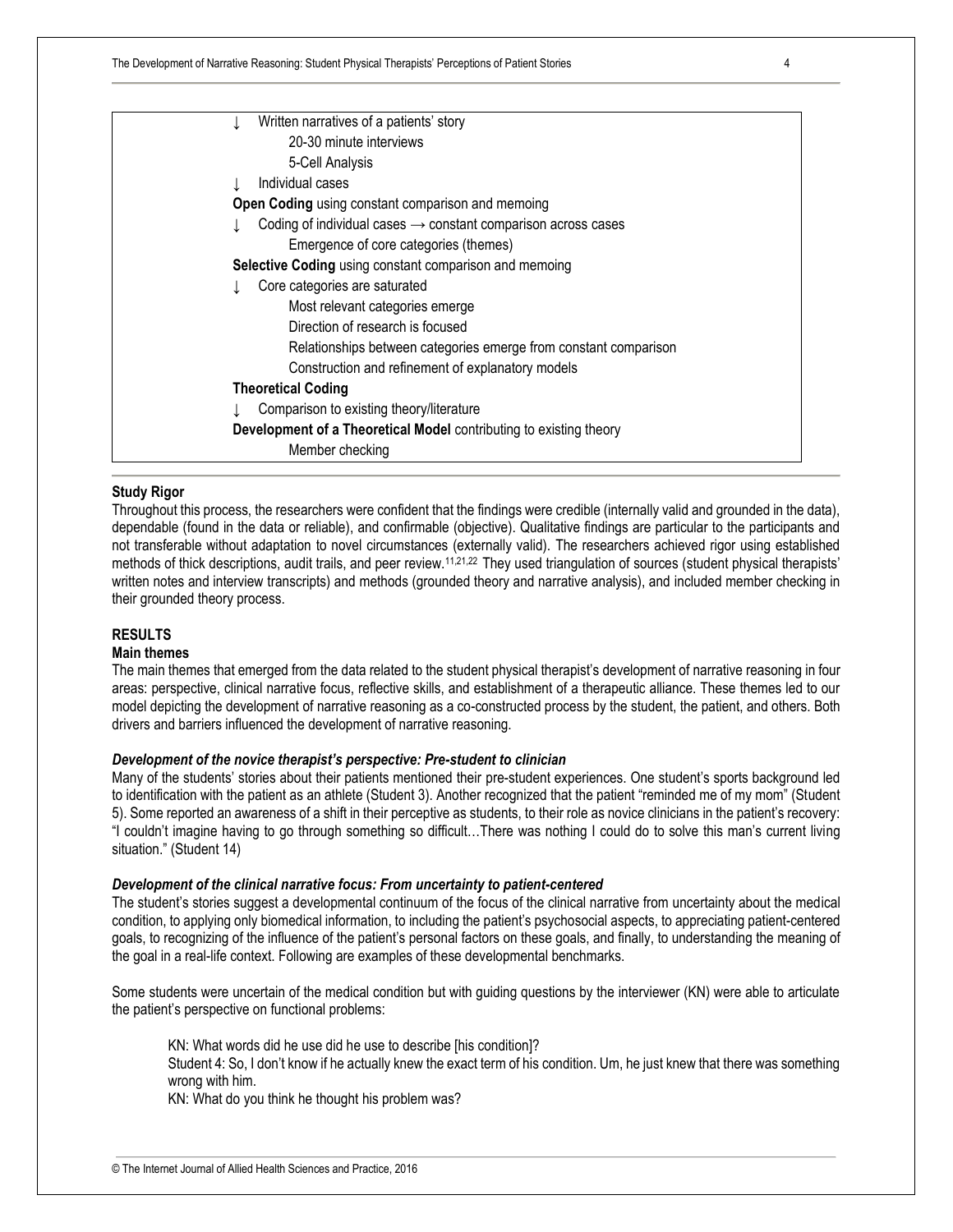Student 4: He knew for sure he had a walking problem.

Other narratives, however, focused on the biomedical status of the patient: "He could feel himself getting stronger and stronger and you could see it too because we had obviously taken measurements and stuff like that and he could see each week how he was getting it back" (Student 3). Many student stories focused on psychosocial factors that contributed to their patients' illness experience: "In the beginning, I dismissed her lack of understanding of her mental illness as an altered mental status that came with aging, but in the end, I realized it was most likely due to her lack of hope" (Student 9). A student described how recovery was influenced by the patient's fear of falling: "Since he didn't have the proper gait, he was afraid that if he didn't catch himself, he could damage something else in his body" (Student 4).

In some stories, students were able to describe patient-centered functional goals: "He performs a lot of lifting for his two jobs.…[He is] looking to get back to the level that he was" (Student 17). Many narratives included information about the physical and social contexts of the patient's illness. The descriptions focused on functional loss in the areas of social participation, mobility, work productivity and activities of daily living: "So with his job, he was required to pick up basically those big Rubbermaid® trashcans.... Work's important to him because he's the sole breadwinner for his household. And his wife also had some medical complications" (Student 17).

#### *Development of the reflective skills: Gathering multiple perspectives*

Several stories lacked contemplative elements indicating underdeveloped reflective skills, whereas in others, the students' reflections on their patient's illness experience showed an appreciation for the family's perspective, their personal biases, the challenging aspects of providing therapy, and insight into their professional roles. Following are examples from our data, beginning with a reflection on the patient's family:

I felt a connection with this patient and often became sad for how this [the patient's condition] affected her family life… I don't know if "sad" is the right word, but if made me like just feel for her situation and her family's because her husband seems to be very like heavy because of the whole situation…he just said, "This is hard." (Student 20)

Other students reflected on their personal biases: "Everybody has their differences...her definition of *nice* was definitely not my definition of *nice*" (Student 12). Students also commented on their reaction to therapy sessions: "[It was] a bit of a challenging experience" (Student 12). Other students reflected on ways to motivate patients: "The hardest part was finding something to make him highly motivated. [For this young child with developmental delays] play was a huge motivation and [so was] snack" (Student 3). Reflection on the collaborative role of the therapist emerged in some student stories:

My experience with this patient really opened my eyes to the therapist's role, not only as a means to aid the patient to reach their highest quality of life, but also as a means to identify when a patient needs to be referred to another area of the medical field to help in recovery. (Student 15)

#### *Development of the therapeutic alliance: Building shared understanding*

Empathy was the critical characteristic of the stories that showed the development of a therapeutic relationship. This therapeutic alliance was based on trust and collaboration and built on shared understanding of the patient's perspective.<sup>23</sup> One student was close to tears telling his story in the interview. He not only noticed the verbal and nonverbal cues expressing the patient's thoughts and feelings, but also was aware of his own empathic response. Note how he formed a shared awareness of the patient's concerns and the effect of the illness on the patient:

Their [patient and husband] relationship I know was threatened by this situation [patient's health condition], so that was a whole other aspect that is, I am sure is difficult for patients. It just tears me up – not only does she have a physical condition…it threatens their relationship. (Student 1)

In light of the patient's illness experience, he understood that therapy was more than exercises:

And by the end of the, usually by the end of the appointment, she felt good. Like verbalize and being able to talk to somebody. It was almost like therapeutic, being able to talk to me and tell me about her past, and whatever. Just to be able to talk, and show some movement – even though she was shaky she was still able to do the exercises and that made her feel better. (Student 1)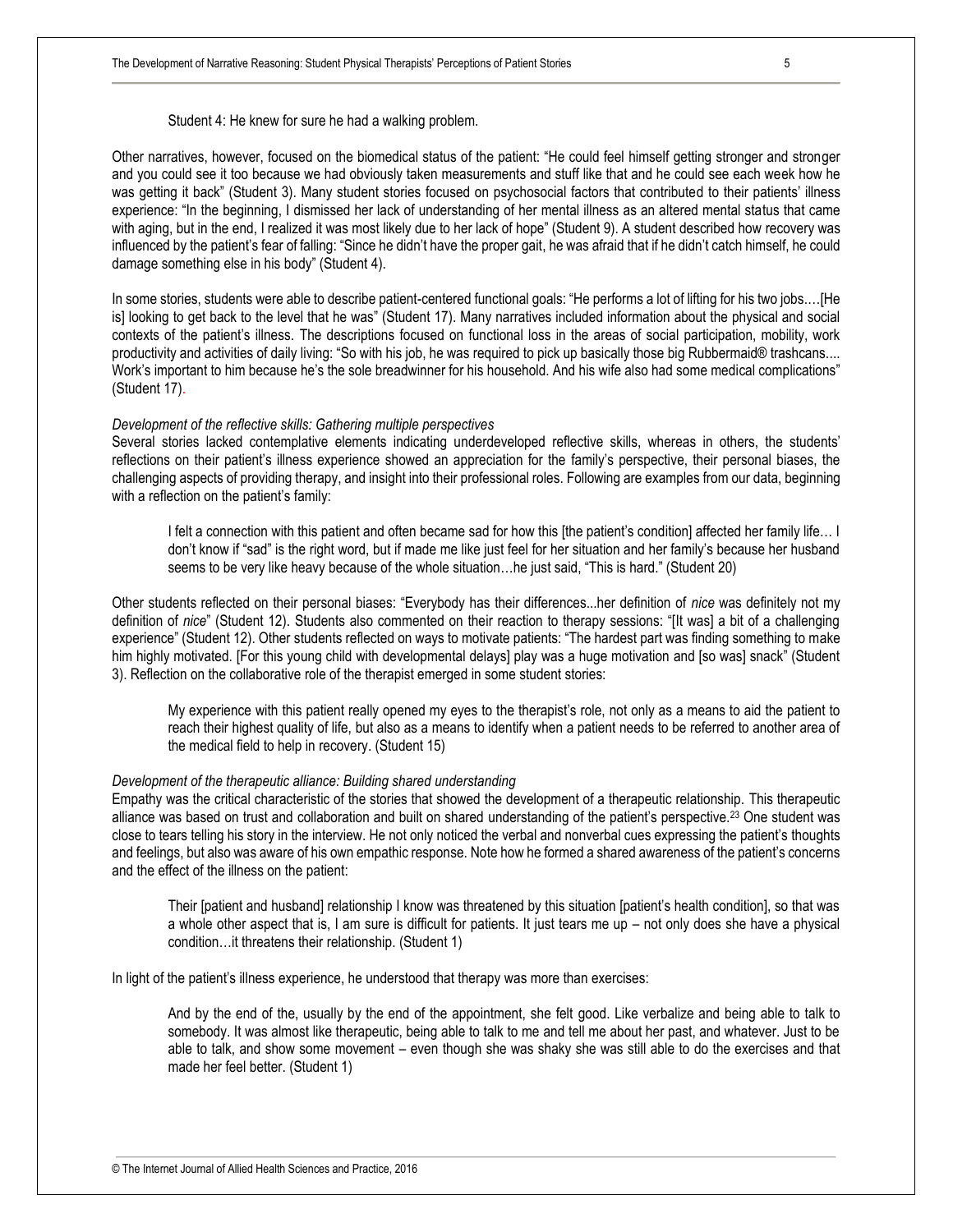In contrast, stories that lacked empathy were more focused on biomedical aspects with a tendency to be egocentric and judgmental: "[The patient's] physical appearance was off-putting…you walk up to someone like that and your see their leg and it's like – so [should] I put gloves on to touch their leg?" (Student 19).

#### **Model of the Development of Narrative Reasoning**

The theoretical model advanced by this study is a recursive, spiraling developmental process of narrative reasoning that advances through phases that are influenced by various drivers and/or barriers. Figure 3 depicts the model of narrative reasoning development. It depicts stages of pre-student, student, and clinician that led first to the diagnosis-centered and later to the patientcentered narrative.



With the formation of the therapeutic alliance and ongoing reflection, the spiral process of narrative reasoning development continues upward. Figure 4 is an expansion of the drivers and barriers that influence narrative reasoning development at the point where the therapeutic alliance is established.

#### **Figure 4. Expansion of the drivers and barriers that influence narrative reasoning development at the point where the therapeutic alliance is established.**



Students construct narratives as developing clinicians from contact with faculty, peers, and academic content as they progress through the curriculum. Reasoning from personal and student narratives allows them to assimilate the academic content. Initial diagnosis-centered clinical narratives develop from early clinical experiences based primarily on academic topics dealing with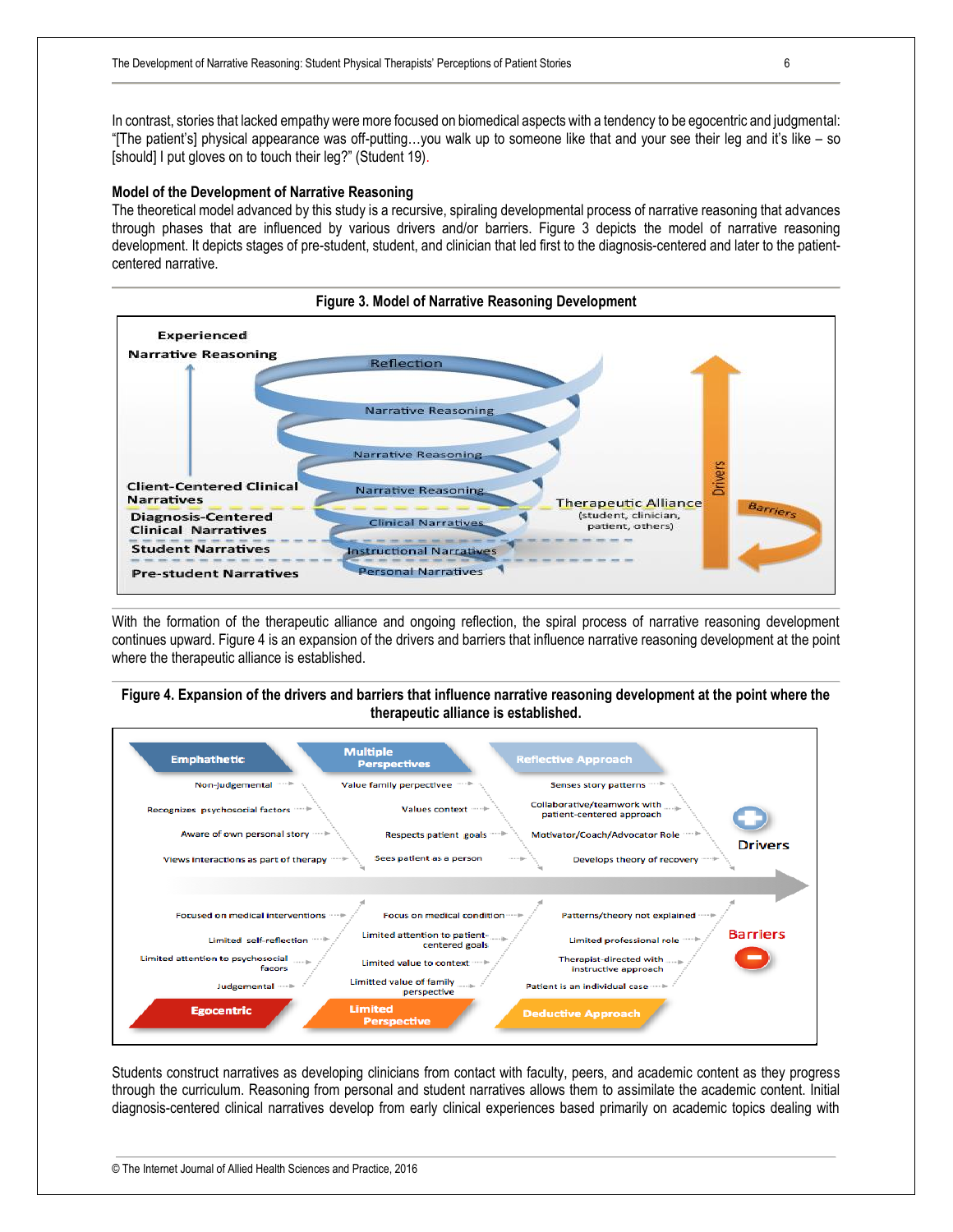scientific reasoning of learned diagnoses, evaluation, and intervention. At this level, student physical therapists connect impairments with diagnoses, follow protocols for evaluation, and provide intervention on a patient-to-patient basis. Subsequent patient-centered clinical narratives build on diagnosis-centered reasoning and add multiple perspectives (patients, family, contexts) to help the novice clinicians to establish functional goals and personalize interventions in a plan of care.

Narrative reasoning depends on the recurring synthesis of cumulative diagnosis-centered and patient-centered reasoning. Those who achieve empathic patient-centered reasoning reflect and process information from multiple perspectives, such as patients, families, referral and reimbursement sources, peers, and supervisors. Reflection is an important metacognitive skill that fosters development of higher levels of reasoning.<sup>24</sup> The therapeutic alliance between the novice, the patient, and others occurs at a critical point where drivers lead to further development of narrative reasoning, and barriers lead to a stagnant repetitive cycle.

During the member-checking portion of this qualitative study, students validated the contributions to theory in this model:

I agree that novice therapists have room to grow/evolve through patient connections. It makes complete sense that a therapist with empathy will be more invested. I feel like even a novice therapist who does show empathy can also use hypo-deductive reasoning.

Although most of us have a very analytical mindset during clinicals, I feel that our connections and relationships we build with patients allow us to be empathetic and/or motivating. I feel that we can also tell when our patient needs us to take a more empathetic role of motivating role depending on our patient's emotions.

These new things do seem on target. It might be difficult to teach narrative reasoning to certain novice therapists; examples of how to do that with difficult people would be good. It can be hard to show empathy as a novice therapist because you're so focused on the patient's symptoms.

### **DISCUSSION**

Narrative reasoning is recognized as an essential part of making patient-centered clinical decisions. However, in the current literature, the novice's perspective of the patient's story has not yet been explored. This study contributes to current theory by describing the iterative process of the development of narrative reasoning in student physical therapists and its potential drivers and barriers. The process includes co-construction of narrative reasoning through encounters with patients, families, clinical instructors, and other team members. Establishing a therapeutic alliance is a pivotal point in the development of narrative reasoning and is based on novices having an empathic perspective that is strengthened through a reflective approach.

According to several studies, expert physical therapists use knowledge from multiple sources and relate findings to function with a patient-centered approach.12,25,26 They value the patient's perspective and reflect on the patient's illness experience in a biopsychosocial context.<sup>1,14,20,26-29</sup> One student physical therapist in our study illustrated this in her comment, "She [the patient] also wished to gain greater range of motion in her shoulders so she could complete household chores" (Student 16).

Frank<sup>4</sup> describes patterns in patient stories that tell of *restitution* of health, *chaos* of no change or improvement, and *quest* in which the illness experience is a journey itself. The story context has importance to the connections between the medical condition and its impact on the patient's quality of life .<sup>3,12</sup> While Frank's work is related to the medical profession as a whole and not a specific therapy discipline, the student physical therapists' perceptions of their patients' stories showed Frank's patient story patterns of restitution: "He did not want to accept the idea of compensation for his condition and only desired a cure" (Student 2); chaos: "[the patient's says following an unexpected illness] Where do we go? Why me? Why did this happen to me?" (Student 17); and quest: "[patient reflects on his past] You know if someone would have told me at least not to drink so much maybe this wouldn't have happened... I just need to get used to it [gait unsteadiness]" (Student 4).

Reflection is an important element of practice as well as a tool for educating novice therapists.30,31 Sandars defines reflection as "a metacognitive process that creates greater understanding of self and situations to inform future action."32 Wainwright noted that experienced therapists tend to reflect on patient-therapist interactions and on their professional experience more than novice therapists.<sup>33</sup> Following is an illustration of a student developing reflection:

I think his perception [not wanting to use a brace]…debilitated him. Because it didn't enable him to think about the positive things that he could do with compensation…It was like he was living in the past or living in other people instead of living in the present of what he could do (Student 2).

The analysis of the narratives of novices illuminated key differences in student physical therapists who had a focus on what Mishler termed the patient's lived experience, or "voice of the life world" in contrast to those who had bio-scientific focus on symptoms and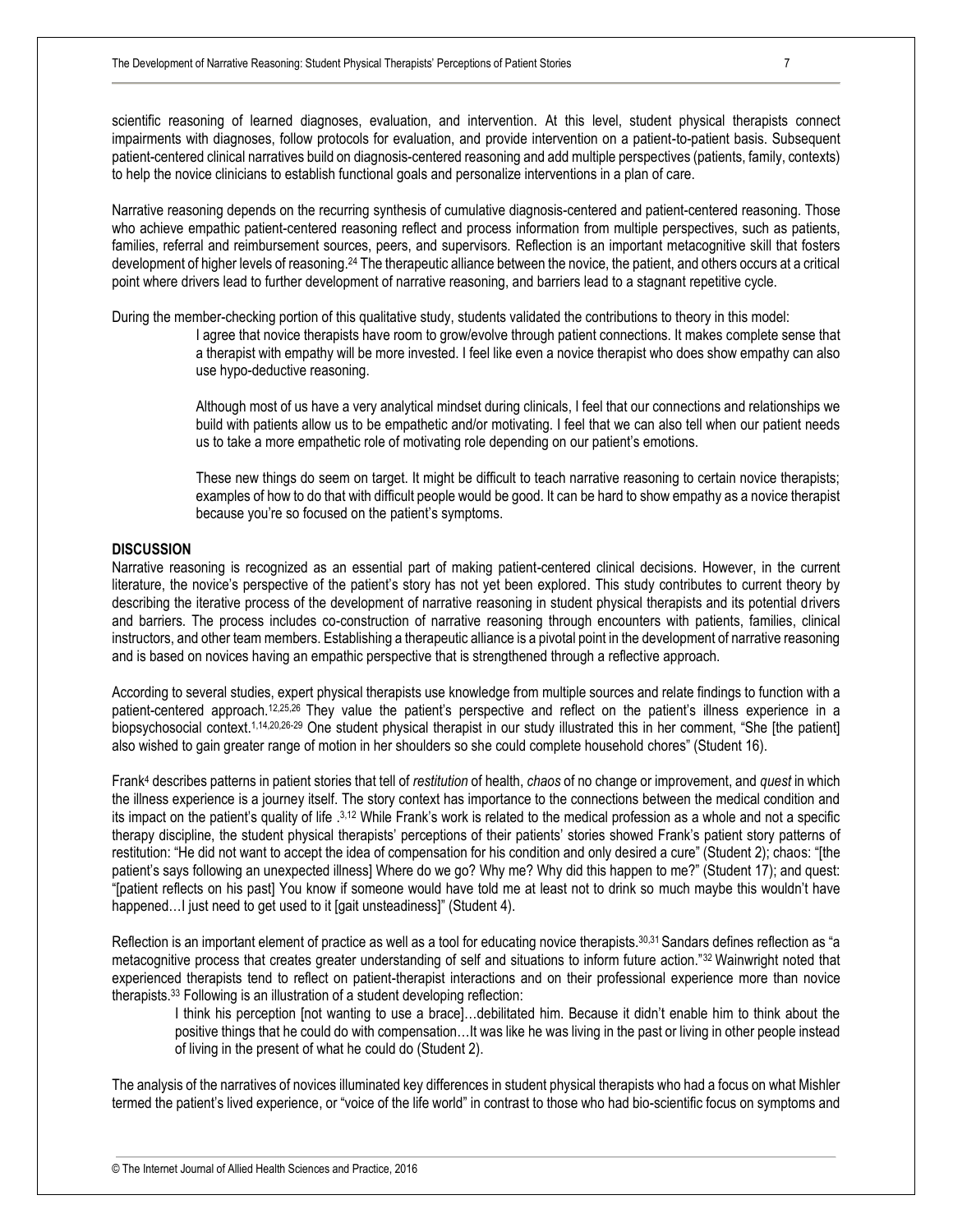etiology, or the "voice of medicine."34,35 The presence or absence of empathy influences the therapeutic alliance that is central to the expert physical and occupational therapists" appreciation for the patient's perspective.15,26,36,37 One student physical therapist in our earlier example clearly invoked his innate empathic motivation and empathic communication skills to realize that conversation can be as therapeutic as exercise (Student 1). In contrast, student physical therapists who do not get past the restricted perspective of the patient as a disease or condition were unable to advance in their narrative reasoning<sup>38</sup> (as illustrated in Student 19).

Student therapists and their patients participate in collaborative "story making" through their clinical interactions.<sup>37</sup> Cognitive theories based in the work of Piaget and Vygotsky suggest that novice learners co-construct meaningful narratives through exchanges with others and organize experiences through established mental processes.<sup>39-44</sup> An example of co-construction is found in Student 3 who gathered information from multiple perspectives – the teacher and her clinical instructor -- in order to see the child's individual attributes and appreciate how they influence therapy: "[He was] very temperamental…overall a friendly little kid...play was a huge motivation and snack" (Student 3). The student used this information to determine that snack and play were motivators in therapy.

#### **Implications for Health Sciences Education**

This model of narrative reasoning in student physical therapists has implications for educational interventions aimed at providing learning experiences that parallel the development of narrative reasoning. Early course work might consist of an introduction to narrative reasoning in didactic experiences that prepare students for transition to the clinic. Subsequent clinical experiences can involve students using narratives to describe their patients and collaborative experiences with other professionals.

Educators can use scaffolding as a guided discovery approach with an emphasis on active learner participation. For example, guided questions incorporated into a robust narrative presented to students as a paper patient scenario can link multiple perspectives to intervention planning:

From this story, please summarize in your own words the perspective of the family member in this narrative. What value do you place on this information in helping guide your development of a treatment plan for the patient?

Student self-assessments of their narrative reasoning and calibration with their peers can occur during "debriefing" or "processing" activities that begin with individual self-reflection by students and progress to group sessions with classmates. The instructor can provide explicit support in the form of observations, positive feedback, or questions that promote a reflective approach and employ the drivers to development of narrative reasoning. Scaffolding can facilitate development of student reasoning when barriers exist. The following examples of questions may foster student growth in key areas related to narrative reasoning:

How did/would you structure the patient interview to gain information about the patient's everyday life? How would this guide you in care planning and goal setting?

What personal biases did you take into the clinic experience?

How do you understand empathy and how it influences patient care? How would you describe your ability to empathize with your patients?

#### **Limitations and Conclusions**

This study aims to meet high standards of rigor for narrative and grounded theory qualitative analysis. The quality of this study and its outcomes are supported through the thick descriptions, audit trails, peer review, triangulation, and member checking. The researchers have combined qualitative approaches to increase the depth of the analysis by considering both the form and content of the novice therapist's stories of their patient experiences with illness (narrative analysis) and the theory about the development of the novice therapist that is revealed through the construction of stories (grounded theory). The model in this study is neither tested nor based on an analysis of a student physical therapist's development over time. The influence of the student physical therapist's perception of the patient story on their management of the patient was not addressed and is an area for further investigation through a longitudinal study design. The data gathered was limited to the group selected and may not be generalizable to all student physical therapists.

In conclusion, this study contributes to current theory by describing a preliminary model of the iterative process of narrative reasoning development in student physical therapists and the drivers and barriers that may influence it. The process includes coconstruction of narrative reasoning through encounters with patients, families, clinical instructors, and other team members. Establishing a therapeutic alliance is a pivotal point in the development of narrative reasoning and is based on an empathic perspective and strengthened through a reflective approach. The study provides the background for future studies that examine the model, investigate the specific steps in the process of narrative reasoning development, and evaluate the effectiveness of teaching interventions based on the model.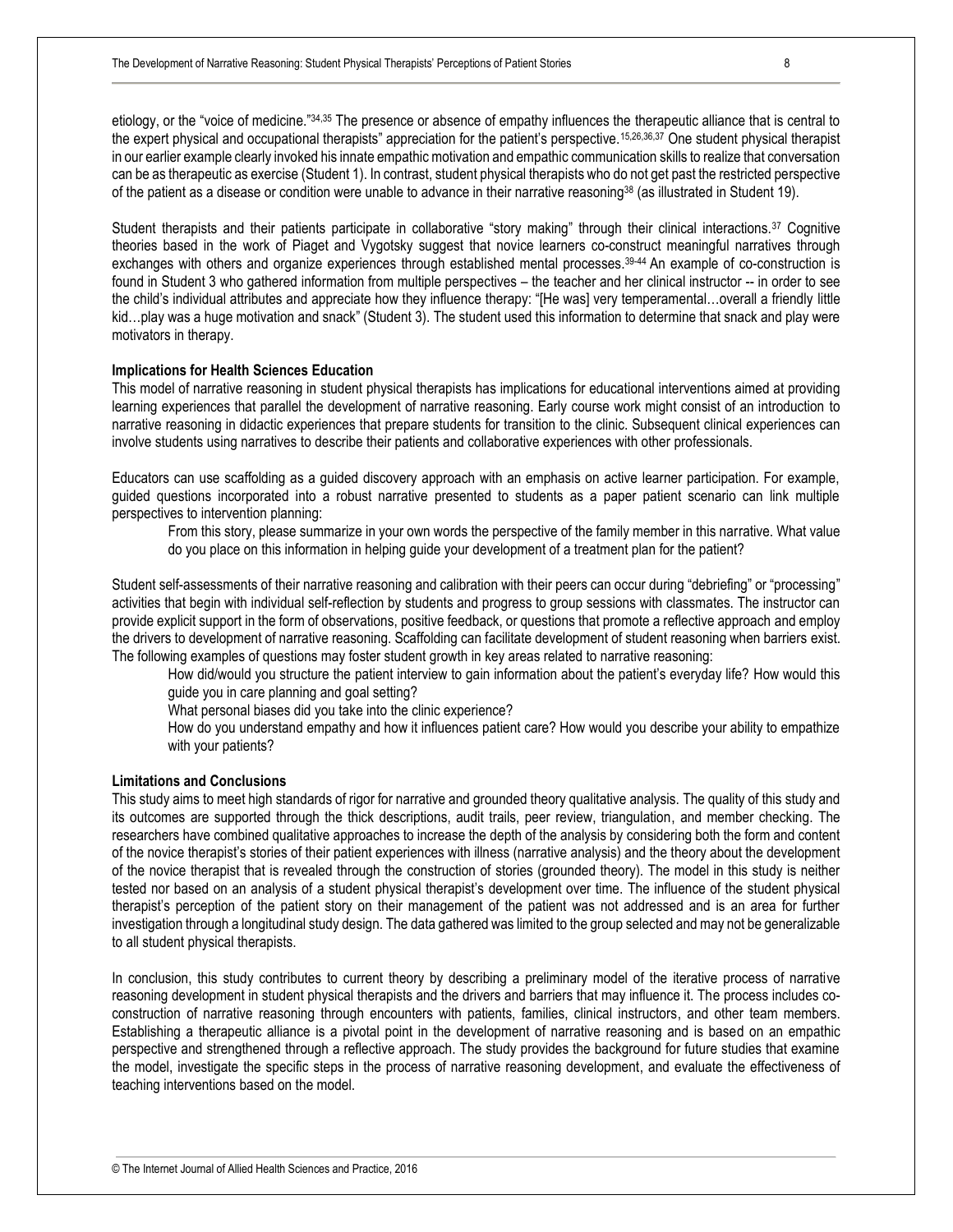#### **REFERENCES**

- 1. Edwards I, Jones M, Carr J, Braunack-Mayer A, Jensen GM. Clinical reasoning strategies in physical therapy. *Phys Ther*. 2004 Apr;84(4):312-30; discussion 331-5. [PMID: 15049726]
- 2. Bleakley A. Stories as data, data as stories: making sense of narrative inquiry in clinical education. *Med Educ*. 2005;39(5):534-40. [PMID: 15842721]
- 3. Charon R. *Narrative Medicine: Honoring the Stories of Illness*. New York, NY: Oxford University Press; 2006.
- 4. Frank A. *The Wounded Storyteller*,2e. Chicago, IL: The University of Chicago Press; 2013.
- 5. Kleinman A. *The Illness Narratives: Suffering, Healing, and the Human Condition*. New York, NY: Basic; 1988.
- 6. Coles R. *The Call of Stories*. Boston, MA: Houghton Miffin Company; 1989.
- 7. Charon R. The patient-physician relationship. Narrative medicine: A model for empathy, reflection, profession and trust. *JAMA*. 2001;286(15):1897-1902. doi:10.1001/jama.286.15.1897. [PMID 11597295]
- 8. Mattingly C. The narrative nature of clinical reasoning. *Am J Occup Ther*. 1991;45(11):998-1005. [PMID: 1793123]
- 9. Hamilton T. Narrative Reasoning. In: Schell B, Schell J, editors. *Clinical and Professional Reasoning in Occupational Therapy.* Philadephia, PA: Lipincott Willams & Wilkins; 2008. p. 125-68.
- 10. Greenfield BH, Jensen GM. Understanding the lived experiences of patients: application of a phenomenological approach to ethics. *Phys Ther*. 2010;90(8):1185-97. [PMID: 20539020]
- 11. Patton M. *Qualitative Research and Evaluation Methods*,3e. Thousand Oaks: Sage Publications; 2002.
- 12. Jensen GM, Gwyer J, Shepard KF, Hack L. Expert practice in physical therapy. *Phys Ther*. 2000;80(1):28-43. [PMID: 10623958]
- 13. Jensen GM, Gwyer J, Hack L, Shepard KF. *Expertise in Physical Therapy Practice*. St. Louis, MO: Saunders Elsevier; 2007.
- 14. Atkinson HL, Nixon-Cave K. A tool for clinical reasoning and reflection using the International Classification of Functioning, Disability and Health (ICF) framework and patient management model. *Phys Ther*. 2011;91(3):416-30. [PMID: 21273627]
- 15. Greenfield BH, Anderson A, Cox B, Tanner MC. Meaning of caring to 7 novice physical therapists during their first year of clinical practice. *Phys Ther*. 2008;88(10):1154-66. [PMID: 18719004]
- 16. Charmaz K. *Constructing Grounded Theory*,2e. Thousand Oaks, CA: Sage Publications; 2014.
- 17. Breckenridge J, Jones D, Elliott I, Nicol M. Choosing a methodological path: reflections on the constructivist turn. *Grounded Theory Review*. 2012;11(1):e1-8.
- 18. Jones M, Alony I. Guiding use of grounded theory in doctoral studies an example from the Australian film industry. *International Journal of Doctoral Studies*. 2011;6:95-113.
- 19. Sbaraini A, Carter SM, Evans RW, Blinkhorn A. How to do a grounded theory study: a worked example of a study of dental practices. *BMC Med Res Methodol*. 2011;11:128. [PMID: 21902844]
- 20. Lieblich A, Tuval-Maschiach R, Zilber T. *Narrative Research: Reading, Analysis and Interpretation*. Thousand Oaks CA: Sage Publications; 1998.
- 21. Lincoln Y, Guba E. *Naturalistic Inquiry*. Beverly Hills, CA: Sage Publications; 1985.
- 22. Guba E. Criteria for assessing the trustworthiness of naturalistic inquires. *ERIC Annual Review*. 1981;29:75- 91.
- 23. Norfolk T, Birdi K, Walsh D. The role of empathy in establishing rapport in the consultation: a new model. *Med Educ*. 2007;41:690-7. [PMID: 17614890]
- 24. Schell B, Shell J. *Clinical and Professional Reasoning in Occupational Therapy*. Philadephia, PA: Lippincott Williams & Wilkins; 2008.
- 25. Edwards I, Jones M. Clinical reasoning and expert practice. In: Jensen G, Gwyer J, Hack L, Shepart K, editors. *Expertise in Physical Therapy Practice*,2e. St. Louis, MO: Saunders Elsevier; 2007. p. 192-213.
- 26. Jensen G, Resnik L, Haddad A. Expertise and clinical reasoning. In: Higgs J, Jones M, Loftus A, Christensen N, editors. *Clinical Reasoning in the Health Professions*,3e. Philadelphia PA: Butterworth-Heinemann; 2008. p. 123-35.
- 27. World Health Organization. *International Classification of Functioning, Disability and Health: ICF*. Geneva Switzerland: World Health Organization; 2001.
- 28. Wainwright SF, Shepard KF, Harman LB, Stephens J. Factors that influence the clinical decision making of novice and experienced physical therapists. *Phys Ther*. 2011;91(1):87-101. [PMID: 21127167]
- 29. Jette AM. Toward a common language for function, disability, and health. *Phys Ther*. 2006;86(5):726-34. [PMID: 16649895]
- 30. Mann K, Gordon J, MacLeod A. Reflection and reflective practice in health professions education: a systematic review. *Adv Health Sci Educ Theory Pract.* 2009;14(4):595-621. [PMID: 180343364]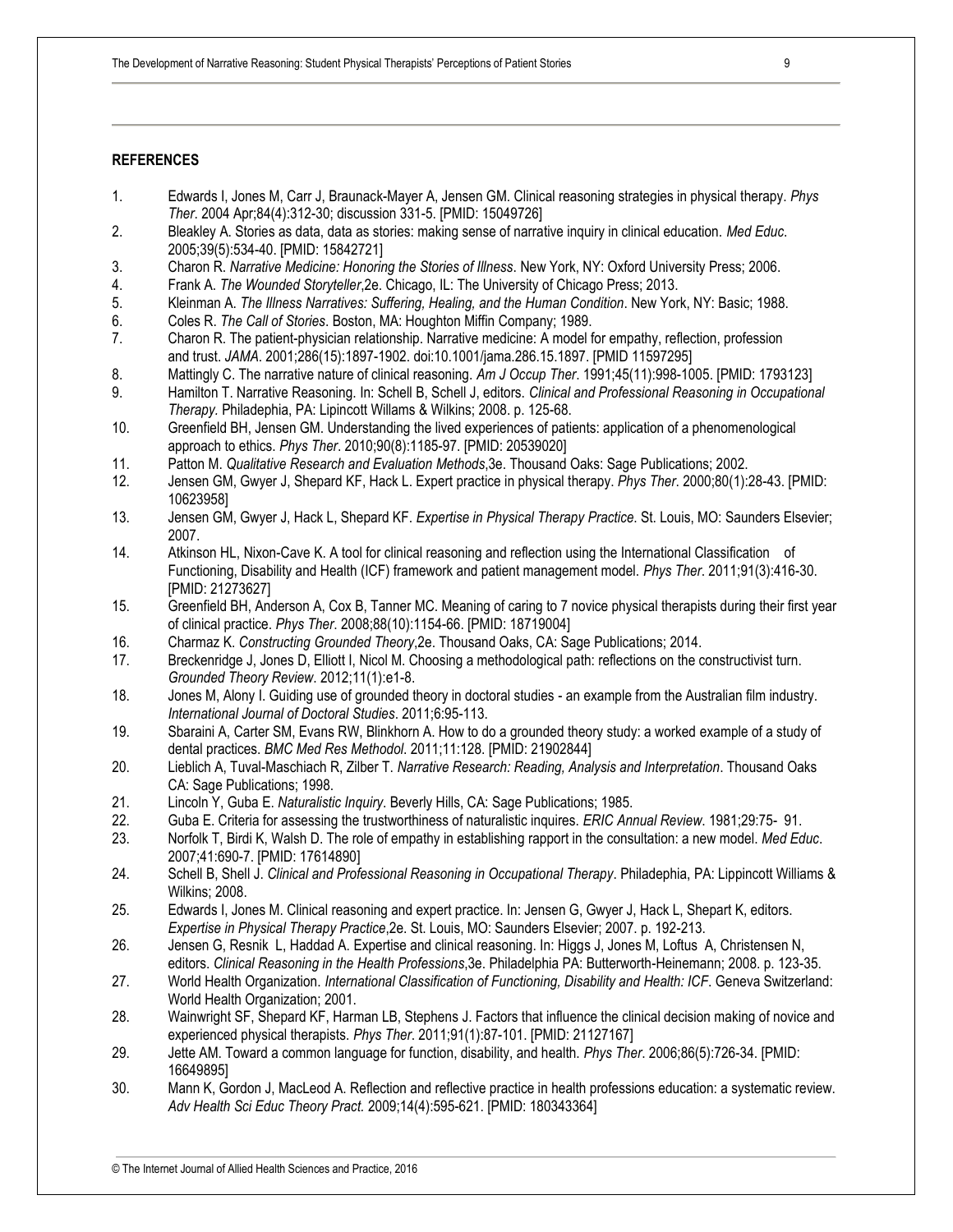- 31. Schon D. *Educating the Reflective Practitioner: Toward a New Design for Teaching and Learning in the Professions*. San Francisco, CA: Jossey-Bass; 1987.
- 32. Sandars J. The use of reflection in medical education. *AMEE Guide No. 44. Med Teach*. 2009;31(8):685-95. [PMID: 19811204]
- 33. Wainwright SF, Shepard KF, Harman LB, Stephens J. Novice and experienced physical therapist clinicians: a comparison of how reflection is used to inform the clinical decision-making process. *Phys Ther*. 2010;90(1):75-88. [PMID: 19926680]
- 34. Mishler E, Clark J, Ingelfinger J, Simon M. The language of attentive patient care. *J Gen Intern Med*. 1989;4(4):325-35. [PMID: 2668459]
- 35. Mishler E. *The Discourse of Medicine: Dialectics of Medical Interviews*. Santa Barbara, CA: Greenwood Publishing Group; 1984.
- 36. Jensen GM, Paschal KA. Habits of mind: student transition toward virtuous practice. *J Phys Ther Ed*. 2000;14(3):42-7.
- 37. Mattingly C, Fleming M. *Clinical Reasoning*. Philadelphia, PA: FA Davis Company; 1994.
- 38. Taylor R. *The Intentional Relationship: Occupational Therapy and the Use of Self*. Philadelphia, PA: F. A. Davis Company; 2008.
- 39. Bodner G. Constructivism: A theory of knowledge. *J Chem Educ*. 1986;63:873-8.
- 40. Liu CH, Matthews R. Vygotsky's philosophy: Constructivism and its criticisms examined. *Int Ed J.* 2005;6(3):386-99.
- 41. Piaget J. *The Development of Thought: Equilibrium of Cognitive Structures*. New York, NY: Viking; 1977.
- 42. Jacoby S, Ochs E. Co-construction: An introduction. *Research on Language & Social Interaction*. 1995;28(3):171.
- 43. Popkewitz D. Dewey, Vygotsky, and the social administration of the individual: Constructivist pedogogy as systems of ideas and historical spaces. *Am Educ Res J*. 1998;35(4):535-70.
- 44. Vygotsky L. *Thought and Language*: MIT Press; 1962.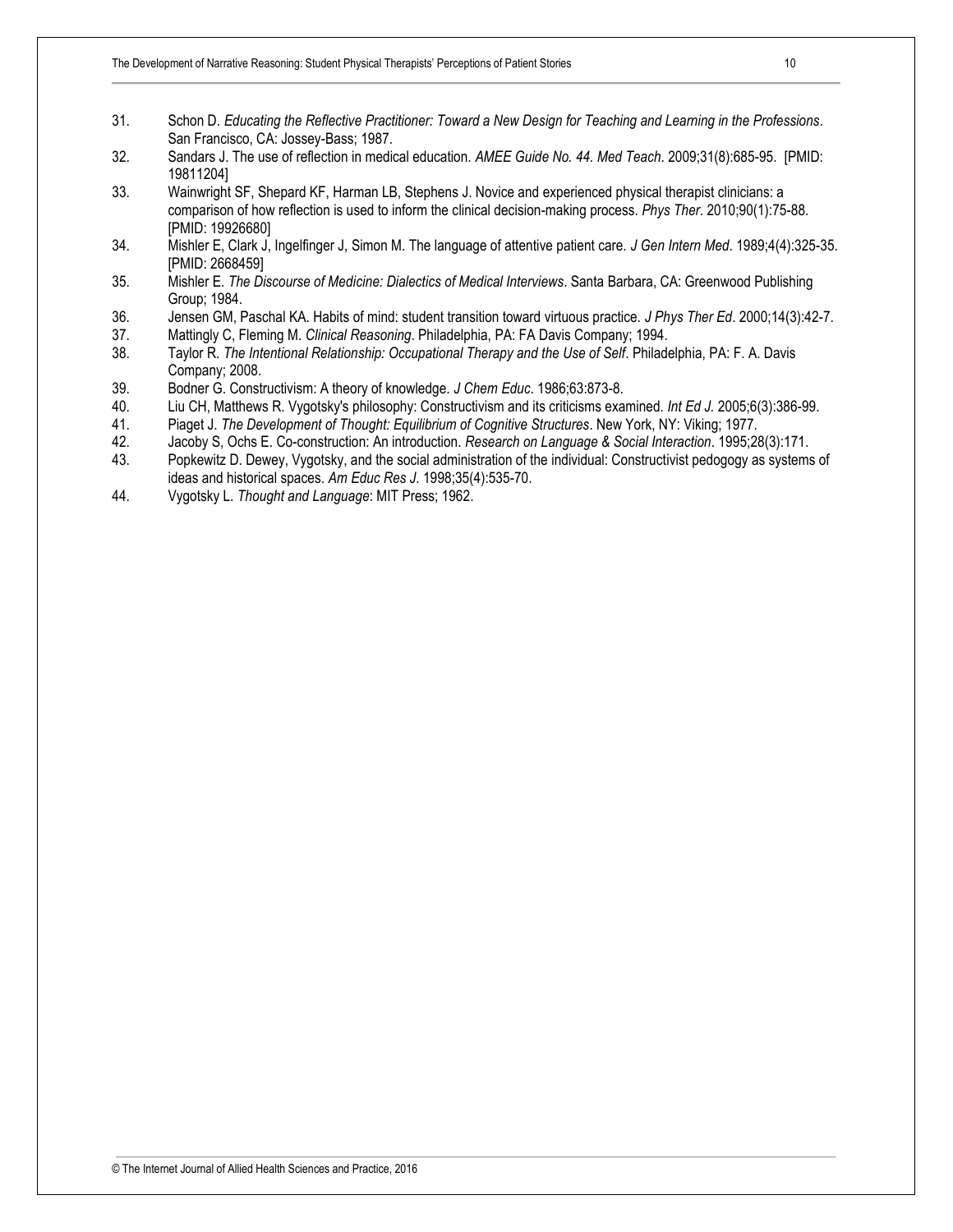#### **APPENDIX 1**

#### **Written Narrative Prompt**

Choose a patient you provided physical therapy for in your first two-week clinical experience. In about 250-300 words (one page double spaced), describe the patient's experience with his or her illness. Do not include the patient's name/age/address or other identifying information about their physical appearance, name of the facility, or any medical information from the patient's written chart. You will not be graded on this narrative response.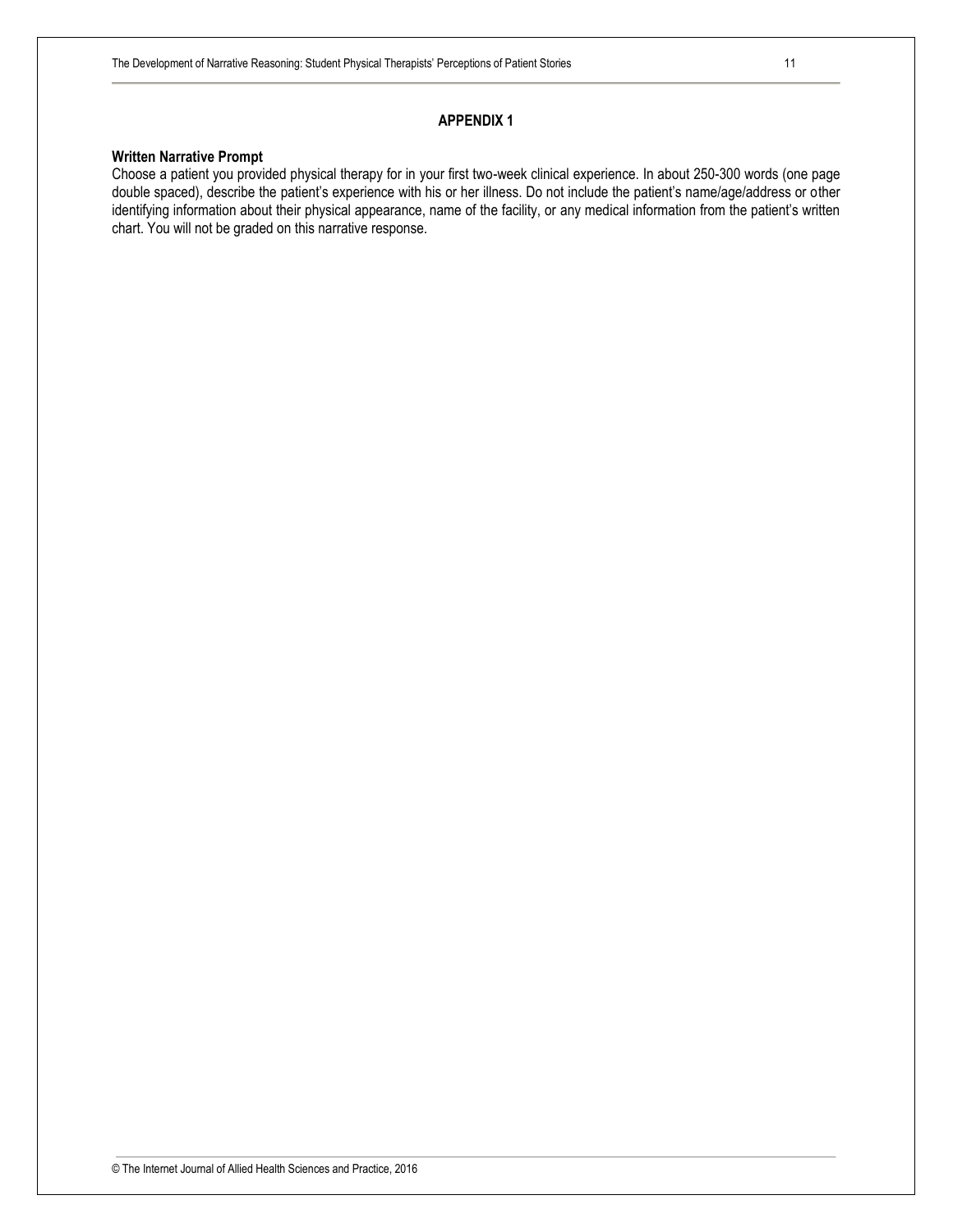## **APPENDIX 2**

#### **Interview Guide**

Thank you for agreeing to participate in this interview. This interview is part of a study we are doing on the meaning of patient illness experiences to physical therapist students. I am interested in learning about what physical therapy students understand about the patient's experience with their illness. The interview should take about 20 minutes. I would like to audiotape this interview so that I can transcribe it later and analyze it for my study. This interview will be confidential. I not be using any names of people or places in my study, and the information from the study will be published in a peer-reviewed journal. I will also review my findings with you. You will not be graded on this interview. As we go through the interview feel free to ask my any questions about why I am asking you something. If there is anything you don't want to answer, just say so – you don't have to talk about anything you don't want to. You can stop the interview at any time. Do you have any questions? Are you willing to participate in this interview? Do not include the patient's name/age/address or other identifying information about their physical appearance, name of the facility, any medical information from the patient's written chart.

Question 1: Tell me about the patient you wrote about in your narrative. Probes: Talk more about that

 I'd like to hear more about that Clarifying: It is correct that you …(my summary of the description)?

Question 2: Tell me what your patient thought was the problem, why he had a problem, or what he thought caused the problem. Probes: Tell me using the patient's words

Tell me more about his description of his condition

Tell me about how the patient said he got information about his condition

Clarifying: Is it correct your patient thought his condition was caused by... (my summary of the student's description).

Question 3: Describe your patient's daily experience with his condition?

Probe: What did your patient tell you about how his illness impacted his daily life?

Describe your patient's day, or part of his day, as the patient described his experience.

Would you give me an example of how the patient's condition impacted his day?

Would you elaborate on that?

Talk more about that

I'd like to hear more about that

I am not sure I understand what you mean by " .…"

Tell me again

Clarifying: Is it correct that your patient's daily experience his condition disability…(my summary of the experiences with disability).

Question 4: What did your patient expect from physical therapy treatment?

Probe: Would you give me an example?

 Would you elaborate on that? Talk more about that

 I'd like to hear more about that I am not sure I understand what you mean by "…"

Tell me again

Clarifying: Have I understood correctly that… (my summary of the patient expectations)?

Question 5: Describe your patient's hopes for recovery, his feelings about getting better.

Probe: Would you give me an example? Would you elaborate on that? Talk more about that I'd like to hear more about that I am not sure I understand what you mean by "…" Tell me again

Clarifying: You have told me that your patient had these views on his recovery…(my summary).

Question 6: Describe how what you learned about the patient's perspective on his illness influenced the physical therapy treatment, goals, and recovery process.

Probe: How did you know that you understood the patient's experience?